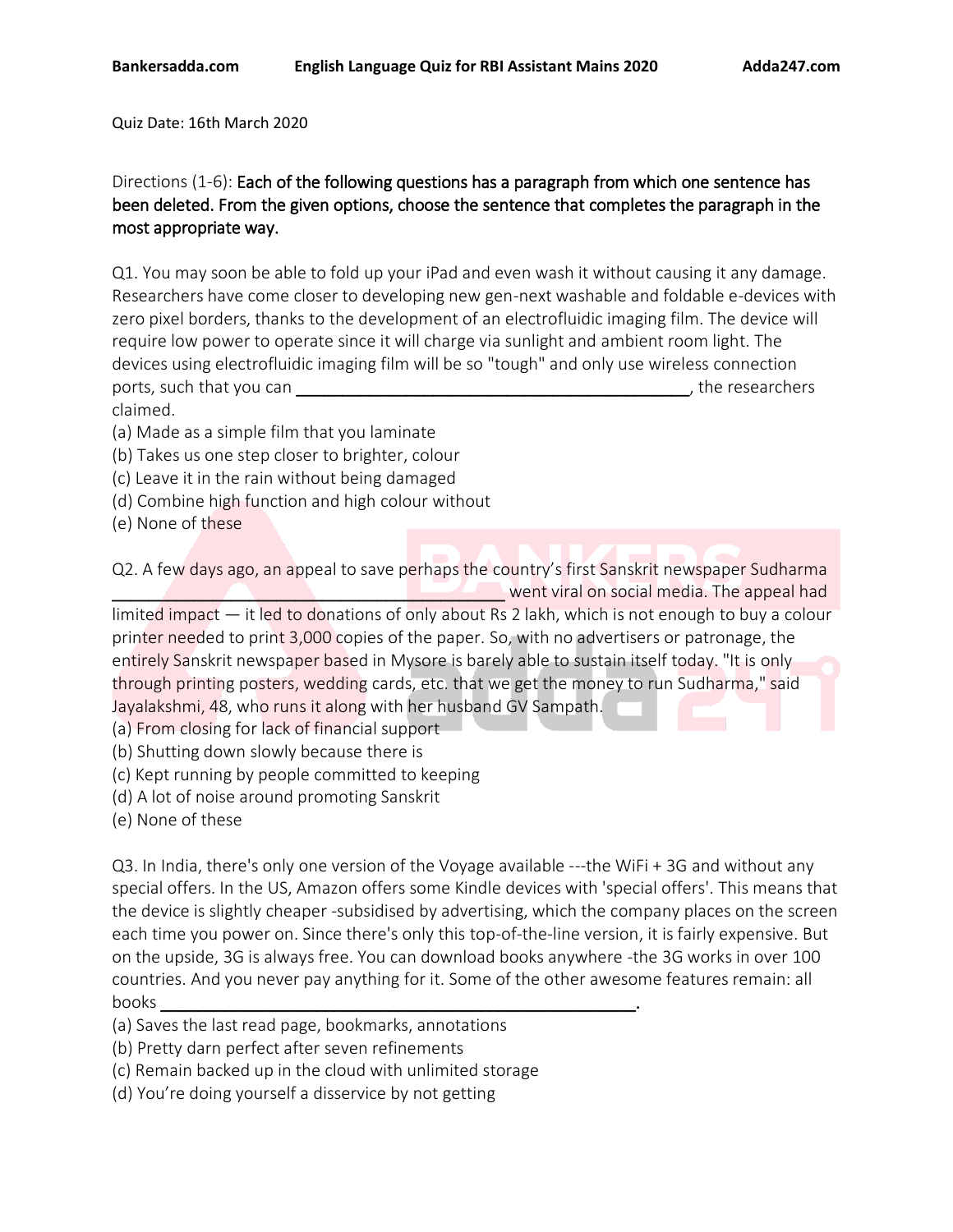# (e) None of these

Q4. Spend time on self-improvement while you travel to your work; increase productivity. One can crib about it or feel frustrated or tired, but long travel time to office has become a reality especially in metros. Is there a way to make this travel a little less tiring and perhaps a bit more productive or enjoyable? While it's fun to listen to your favourite music as you travel to work, the commute could be well utilised on things for self-improvement and upgrade. Unfortunately, for those who self-drive a two-wheeler there are no concrete solutions

 $\_$ just to stay safe in the crazy traffic.  $\,$ 

Those driving a four wheeler do have a few options, beyond merely tuning in to one of the radio channels.

- (a) As one of the easiest activity that can
- (b) With some adaptation of pranayama
- (c) For leisure or for self-improvement
- (d) As full attention is needed all the time
- (e) None of these

Q5. Text messages have often been cited as being a pain in the neck, but even the Trai's yeoman service towards alleviating this misery by finally activating the Do Not Call registry and restricting outgoing SMSes to 100 a day will clearly not have any effect on the medical affliction called 'text neck'. If people bend over their mobile phones and tablets for extended periods of time — not deleting spam property offer any longer perhaps, but maybe reading e-papers or surfing on 3G — the likelihood of necks reversing their natural curve increases. Necks are always been under pressure, if not from the average 4.5 kg human head permanently bearing down on them, then

there like age-defining tree-rings.

(a) The rondure of a swan's looks graceful only on

(b) From the wattles and wrinkles that seem to settle

(c) Are already in the danger zone on the issue of

(d) Over-exposure to personal electronics and appliances

(e) None of these

Q6. In the morning, Jatin Kumar prepares for the entrance test for admission in the country's best business schools at a coaching institute in Delhi. In the evening, the 22-year-old engineering graduate from Bareilly in Uttar Pradesh spends hours in a cybercafe near his hostel in South Delhi. \_\_\_\_\_\_\_\_\_\_\_\_\_\_\_\_\_\_\_\_\_\_\_\_\_\_\_\_\_\_\_\_\_\_\_\_\_\_ or update his Orkut profile, though he is

fond of both. He is there to, well, prepare for the Common Admission Test (CAT) of the Indian Institutes of Management, which has to be taken on a computer for the first time this year.

(a) Have started reading online text via

- (b) Not to catch up with his chat friends
- (c) Spending hours on the internet as part
- (d) For one of the most competitive entrance
- (e) None of these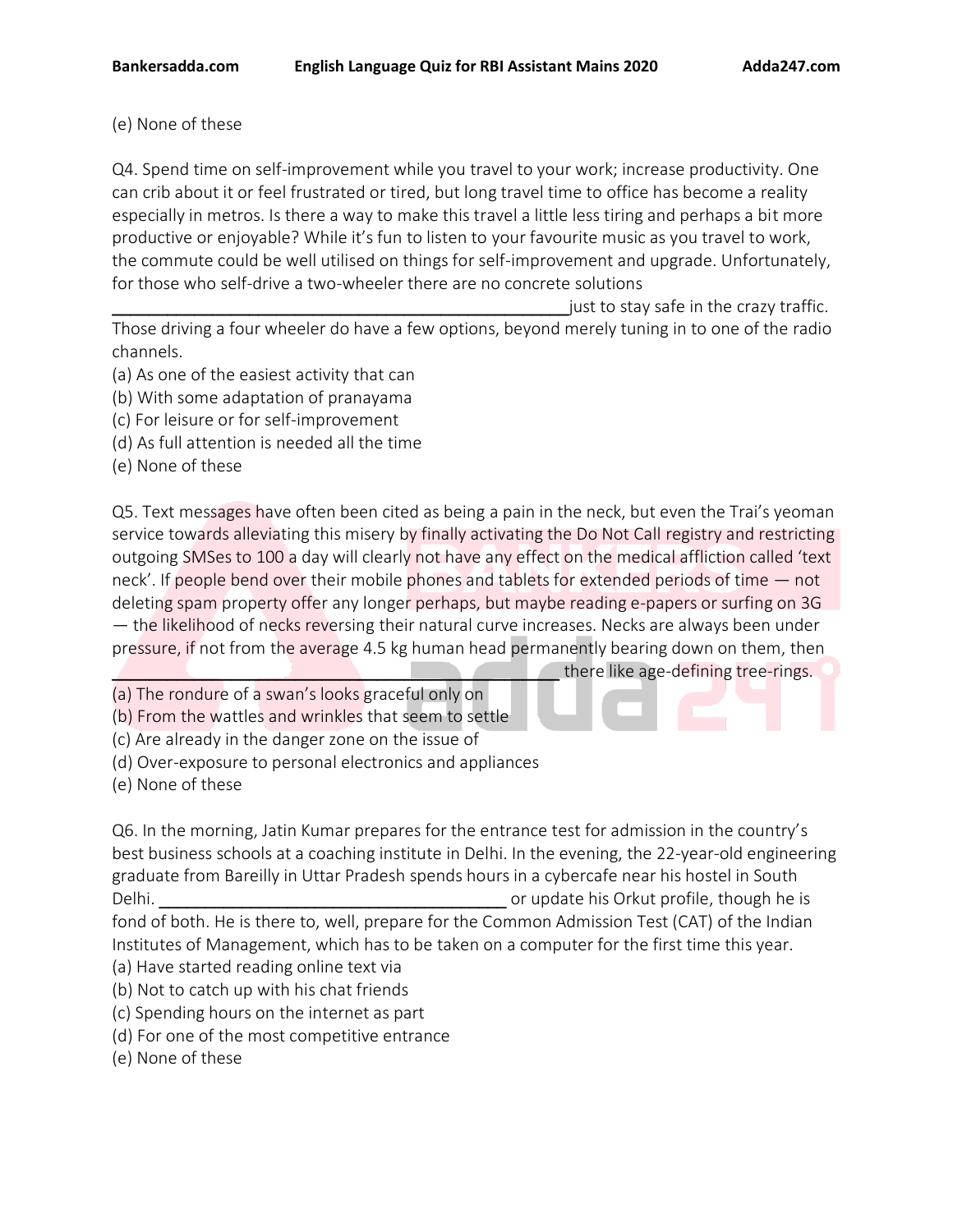

Directions (7-12): In the sentences given below, four words have been highlighted and placed in a sentence. Identify the correct sequence of the words in the sentence. Also, one of the given words will need to be replaced. Identify the correct sequence and the correct replacement and mark that option as your answer.

Q7. With Covid-19 cases advantages (A), India's apex medical body is sampling (B) the random intensifying (C) of people who display flu-like increasing (D).

(a) BDAC; C- Intensified

(b) DCBA; D- Symptoms

(c) BACD; A- Beneficial

- (d) CADB; A- Outbreak
- (e) No interchange required

# Q8. Days after receiving depending (A) for not flak (B) its refund policy beyond China, Italy and South Korea, Airbnb Inc announced (C) a full refund policy for reservations (D).

(a) BDAC; C- Declared

- (b) DCBA; D- Reserving
- (c) BACD; A- Extending
- (d) CADB; A- Beguiled
- (e) No interchange required

Q9. One of the first hunt (A) that most people do when they things (B) a smartphone or a tablet is Use  $(C)$  around for free applications to purchase  $(D)$  on them.

- (a) BDAC; C- Install
- (b) DCBA; D- Buy
- (c) BACD; A- Look
- (d) CADB; A- Wander
- (e) No interchange required

Q10. In the **hurled (A)** days of the dotcom bubble, online businesses **advertisements (B)** in every street corner with the idea of heady (C) revenues from deriving (D). (a) BDAC; C- Heavy (b) DCBA; D- Generation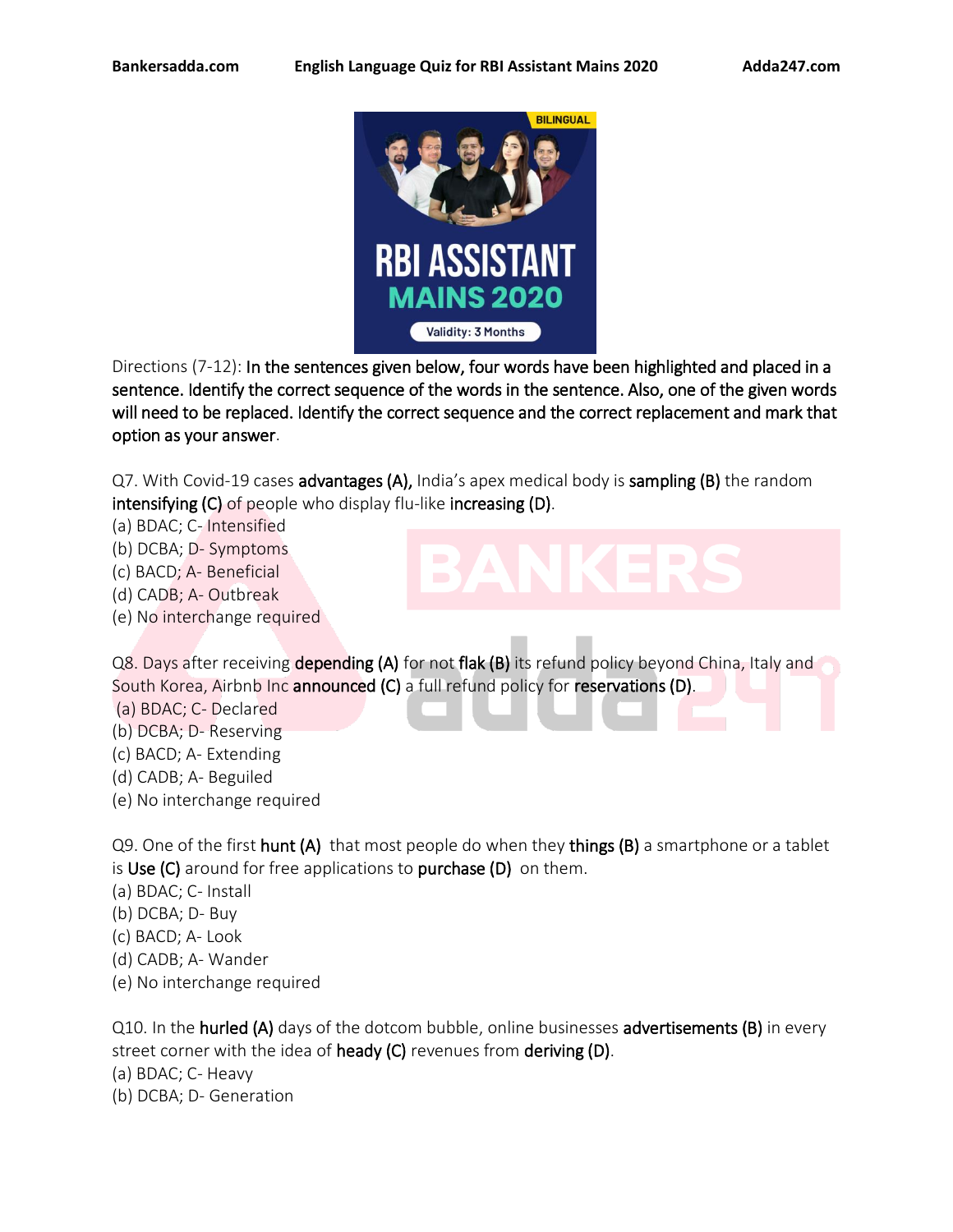(c) BACD; A- Beginning (d) CADB; A- Started (e) No interchange required

Q11. For a man who knows the **however (A)** of the advertising world pulse (B) than most, WPP Chief Sir Martin Sorrell was probably (C) painfully slow to hop on to the digital bandwagon (D).

- (a) BDAC; C- Surely
- (b) DCBA; D- Bandage
- (c) BACD; A- Better
- (d) CADB; A- Probable
- (e) No interchange required

Q12. Industry serious (A) say the Internet industry in India as well as the advertisers who matured (B) it have patronise (C), leaving room for only sports (D) players to succeed.

- (a) BDAC; C- Patronizing
- (b) DCBA; D- Players
- (c) BACD; A- Sentimental
- (d) CADB; A- Totally
- (e) No interchange required



# **Solutions**

# S1. Ans. (c)

Sol. "Leave it in the rain without being damaged" completes the paragraph in the most appropriate way. Hence,  $option (c)$  is the right answer choice.

# S2. Ans. (a)

Sol. "From closing for lack of financial support" completes the paragraph in the most appropriate way. Hence, **option (a)** is the right answer choice.

S3. Ans. (c)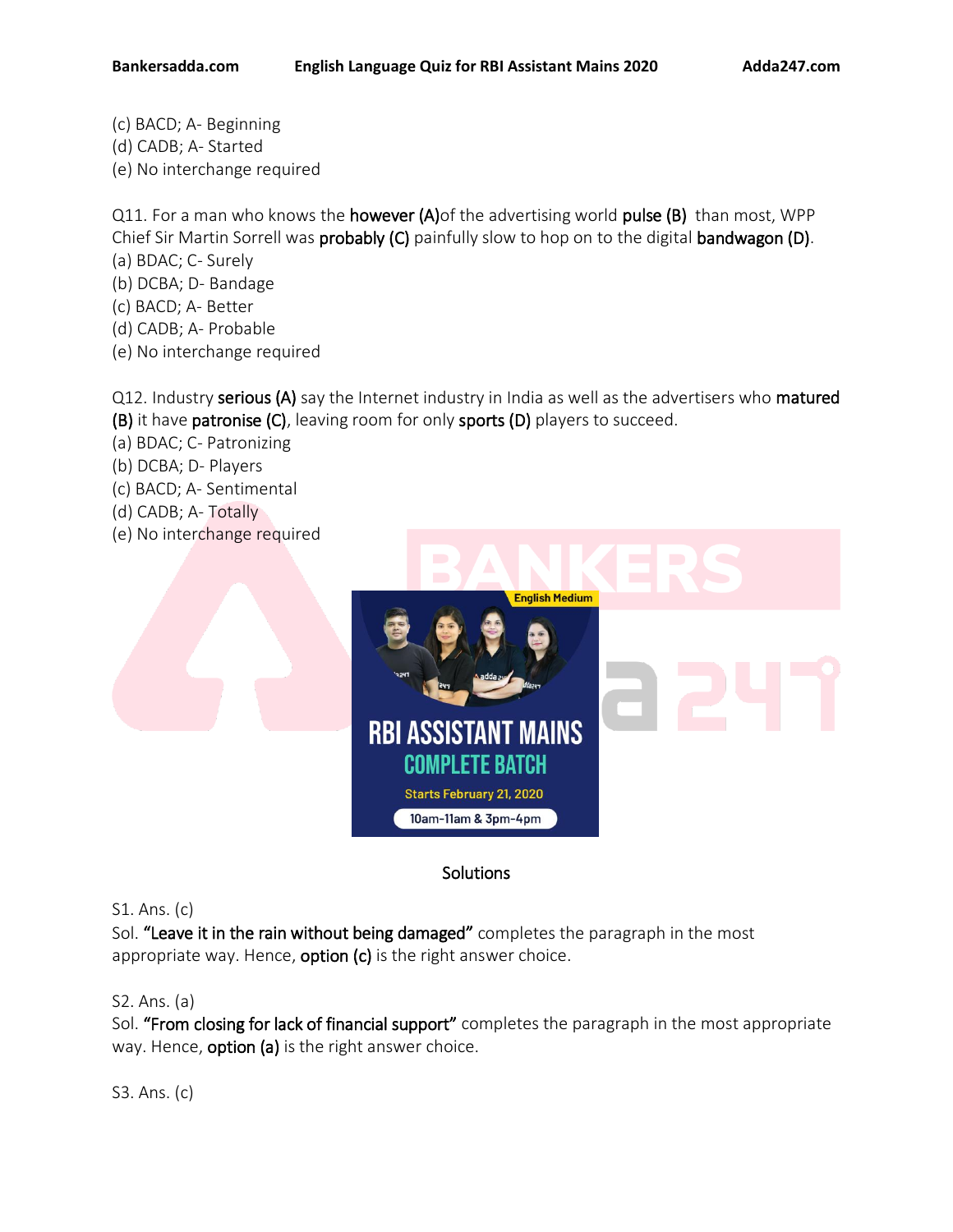Sol. "Remain backed up in the cloud with unlimited storage" completes the paragraph in the most appropriate way. Hence, **option**  $(c)$  is the right answer choice.

### S4. Ans. (d)

Sol. "As full attention is needed all the time" completes the paragraph in the most appropriate way. Hence, **option (d)** is the right answer choice.

### S5. Ans. (b)

Sol. "From the wattles and wrinkles that seem to settle" completes the paragraph in the most appropriate way. Hence, **option (b)** is the right answer choice.

### S6. Ans. (b)

Sol. "Not to catch up with his chat friends" completes the paragraph in the most appropriate way. Hence, **option (b)** is the right answer choice.

### S7. Ans. (b)

Sol. The correct rearrangement of the highlighted words would be DCBA. Also, "Advantages" is incorrect in context of the given statement and needs to be replaced with "Symptoms". Hence, option (b) is the most suitable answer choice.

### S8. Ans. (c)

Sol. The correct rearrangement of the highlighted words would be **BACD**. Also, "Depending" is incorrect in context of the given statement and needs to be replaced with "Extending". Hence, option (c) is the most suitable answer choice.

# S9. Ans. (a)

Sol. The correct rearrangement of the highlighted words would be **BDAC**. Also, "Use" is incorrect in context of the given statement and needs to be replaced with "Install". Hence, option (a) is the most suitable answer choice.

### S10. Ans. (d)

Sol. The correct rearrangement of the highlighted words would be CADB. Also, "Hurled" is incorrect in context of the given statement and needs to be replaced with "Started". Hence, option (d) is the most suitable answer choice.

# S11. Ans. (c)

Sol. The correct rearrangement of the highlighted words would be **BACD**. Also, "**However**" is incorrect in context of the given statement and needs to be replaced with "Better". Hence, option (c) is the most suitable answer choice.

### S12. Ans. (b)

Sol. The correct rearrangement of the highlighted words would be **DCBA**. Also, "Sports" is incorrect in context of the given statement and needs to be replaced with "Players". Hence, option (b) is the most suitable answer choice.